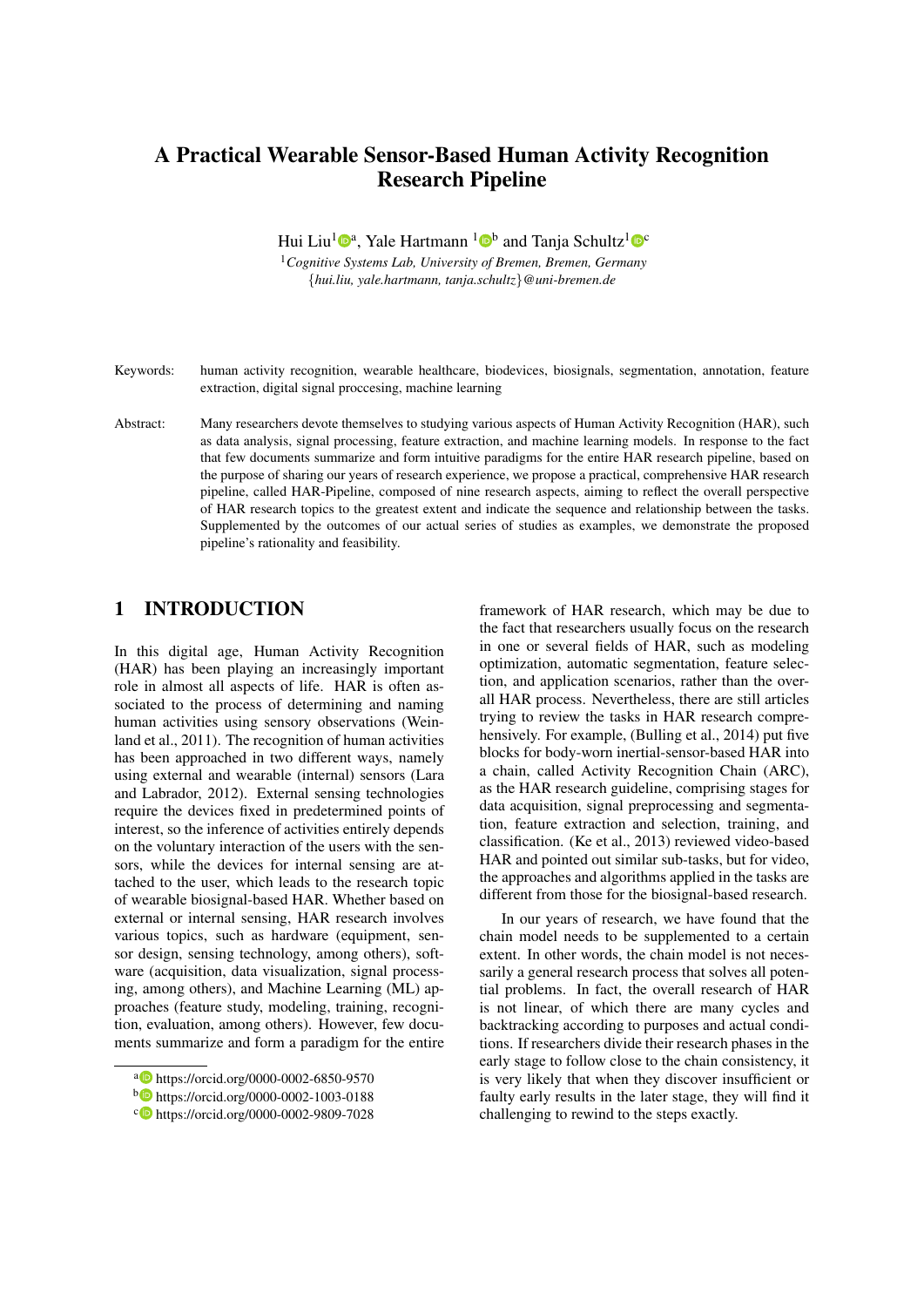

Figure 1: The proposed HAR-Pipeline for HAR research.

Researchers who are just entering the HAR field would be willing to understand how to construct a research plan for the research object at hand, while researchers who have already gone deep into certain aspects of HAR may also need to clearly understand what other tasks can be studied to improve their research results. Therefore, it is helpful to summarize and propose a detailed research pipeline for guidance. The HAR-Pipeline proposed in this paper is based on our years of research experience, whose completeness and operability have been evidenced through the outcomes of our actual series of studies.

Some following subsections are revised and improved based on the relevant chapters in the first author's doctoral thesis (Liu, 2021). Therefore, the description and examples are mainly related to the biosignal-based HAR of wearable sensing. From a macro perspective, we believe that the proposed pipeline also fits video-based HAR research to a large extent. For video-based HAR, several sub-tasks in the HAR-Pipeline need to be further supplemented. For example, besides classifying what activity is being done, video-based HAR systems sometimes need to recognize where the activity happens in the video sequence. However, such compensations do not affect the flow sheet of the nine topics in the HAR-Pipeline.

Although the pipeline outlines an overall HAR research perspective, the exploration of each link requires customized definitions and plans according to research objects and goals.

## 2 PIPELINE

Figure 1 illustrates the proposed HAR-Pipeline of end-to-end HAR research. The arrows between each component in Figure 1 indicate the processing order in the study. These nine components are essential and indispensable for the research of a complete end-toend HAR system. The number of critical components will be reduced if the research aims at only one or several of these topics, but we can clearly understand the pre-stages and related topics linked to the target tasks according to the pipeline. The following subsections will expand on all components of the HAR-Pipeline.

#### 2.1 Equipment: Devices and Sensors

Selecting the appropriate appliance for signal acquisition is essential during research preparation. For different sensing technologies, such as video-based sensing, biosensor-based sensing, smart home, among others, the related equipment involved is quite different, but each has a specific range of options. There are many considerations for choosing the applicable equipment, such as:

- Application scenarios
- Research requirements
- Signal transmission technologies
- Site situations
- Financial conditions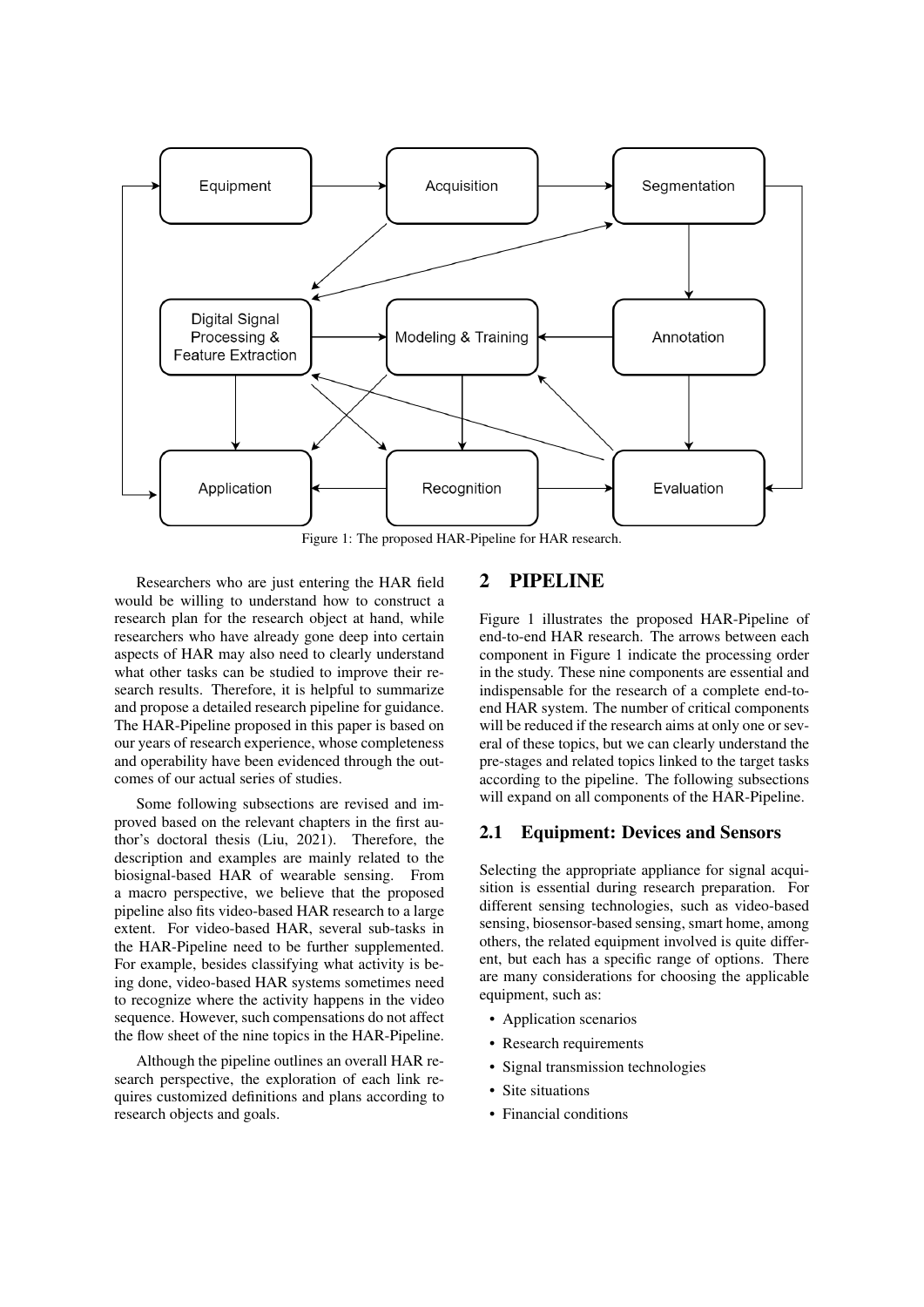For biosignal-based HAR, almost all kinds of biosignal acquisition equipment are capable of particular HAR tasks, depending on different research purposes. As stated in Section 2.4, choosing equipment based on application consideration is a good starting point. The double-headed arrow between the "Equipment" and the "Application" blocks in the pipeline stands for this relationship. For example, when the application scenario of the HAR research is daily life assistance or interactive entertainment, placing the mobile phone in a certain pocket of the clothes/trousers to sense the human inertial signals will become a very convenient, efficient, and reasonable equipment choice that fits the ultimate use case (Micucci et al., 2017) (Garcia-Gonzalez et al., 2020).

#### 2.2 Software and Data Acquisition

HAR research relies on large amounts of data, which includes the laboratory data collections or real-world acquisition that meet in-house research goals, as well as the usage of external and public databases to verify models and methods.

If the research does not involve collecting inhouse data, suitable public open-source datasets can be found and applied. In this case, other research teams have already done the "Acquisition" tasks in the HAR-Pipeline. For example, for biosignal-based HAR, many open-source datasets focusing on various application scenarios, sensor combinations, activity definitions, and body parts are online available, such as (Garcia-Gonzalez et al., 2020), *Opportunity* (Chavarriaga et al., 2013) (Roggen et al., 2010), *UniMiB SHAR* (Micucci et al., 2017), *Gait Analysis DataBase* (Loose et al., 2020), *ENABL3S* (Hu et al., 2018), *Upper-body movement* (Santos et al., 2020), *FORTH-TRACE* (Karagiannaki et al., 2016), *Real-World* (Sztyler and Stuckenschmidt, 2016), *PAMAP2* (Reiss and Stricker, 2012b) (Reiss and Stricker, 2012a), and *CSL-SHARE* (Liu et al., 2021a).

When researchers decide to record in-house data for specific research purpose, data collection will become an essential part of the entire HAR research after selecting the appropriate acquisition equipment. Usually, drivers for different programming languages are provided with the devices/products of sensor solutions sold on the industrial market, allowing users to access the devices and record the signals themselves. Many providers even offer multi-functional data acquisition software together with sensor products. However, if there are additional requirements and particular approaches for the data collection process, researchers sometimes have to implement customized programs or software.

#### 2.3 Segmentation and Annotation

The task of segmentation in the HAR-Pipeline is to split a relatively long sequence of activities into several segments of single activity, which are suitable for model training and offline recognition, while annotation is the process of labeling each segment, such as "walk," "jump," or "cutting a cake," according to different definitions of human activities in different datasets and application scenarios.

In many cases, segmentation and annotation are performed simultaneously. However, we separate them into two sub-tasks in the pipeline instead of merging them together for the following reasons:

- Segmentation and annotation have different poststage topics linked to them. As Figure 1 shows, segmentation is undoubtedly a prerequisite for annotation, and its output will be the input for signal processing and feature extraction, while annotation generates labels for two follow-up tasks: training and evaluation.
- The generation of annotated labels indeed accompanies most segmentation work, but segmentation can also become a research object by itself, such as ML-based automatic segmentation. The segmented data provided to the signal processing and feature extraction sub-tasks do not require the participation of annotation.
- The annotation itself can also be a research object, such as the definition and disambiguation of single motion, motion sequence, among others.

Segmentation can be performed manually. In the segmentation work of video-based HAR or biosignal collection supplemented by the video camera(s) recording the whole process, the acquired dataset will be segmented by dedicated persons relying on the video. Another approach of manual segmentation for biosignal-based HAR is the use of data visualization. If the collected signals have good recognizable discrimination, we can also segment the data by directly visualizing the signals. Such being the case, video is not necessarily required. If we thoroughly know what happened during the data collection, e.g., through detailed text records, the process will be more efficient. Taking Figure 2 as an example, since the sensors are marked clearly in the visualization, if we accurately get informed what activities happened during the data acquisition, we can segment and annotate the data manually only based on the data visualization, without applying any video information.

The advantages of manual segmentation are apparent. It is straightforward and intuitive, and the result should be close to the human's understanding of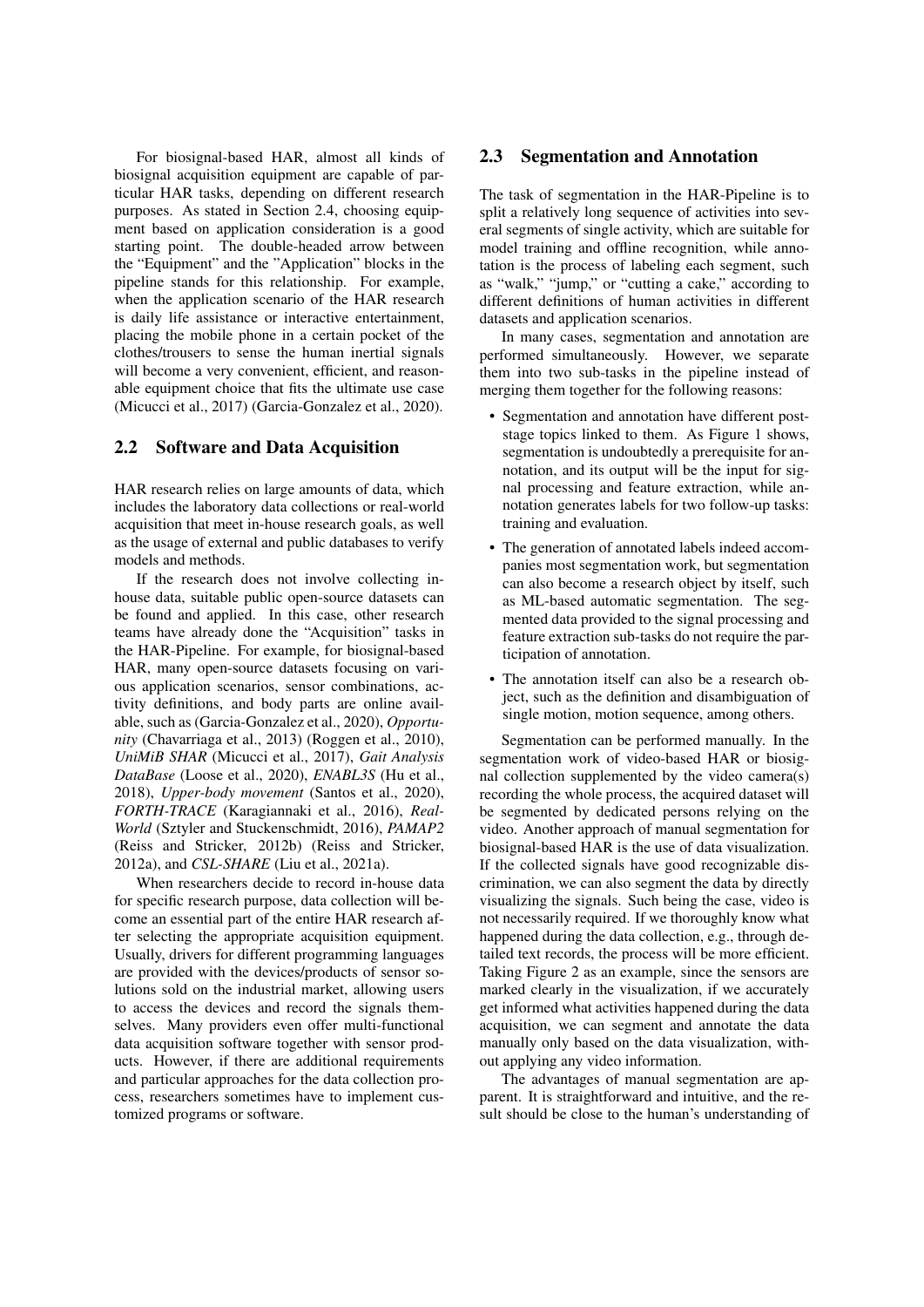

Figure 2: An example of multisensorial data visualization for data segmentation.

"activity." The segmented data has, therefore, strong rationality and readability. Moreover, manual segmentation can often be accompanied by annotation marking each segment with a predefined label. However, the shortcomings of manual segmentation cannot be ignored.

First, manual segmentation has high requirements for the operators: concentration, patience, attentiveness, and even the need to receive some training in advance to adapt to the segmentation requirements for specific research tasks. Even so, manual segmentation is still unavoidably subjective, resulting in poor repeatability and errors due to human factors. (Kahol et al., 2003) uses a comparative example to corroborate the subjectivity during the manual segmentation: for the segmentation work of the same data piece, the first annotator set 10 boundaries, while the second annotator set 21. The synchronization mechanism between video signals and biosignals will also affect the quality of the segmentation results on biosignal data — often, acoustic or optical signals are used to confirm the starting/ending synchronization points in time. Last but not least, manual segmentation is more expensive in terms of time and labor cost.

Besides manual segmentation, modern ML methods, like *Gaussian Mixture Models* (GMMs), *Principal Component Analysis* (PCA), and *Probabilistic Principal Component Analysis* (PPCA), are being used to segment human activity automatically or semi-supervised (Barbič et al., 2004). (Guenterberg et al., 2009) applied signal energy to segment data. Moreover, appropriate features of long-term signals instead of segments can be extracted for the segmentation task, such as the research in (Ali and Aggarwal, 2001). The research on segmentation algorithms forms a segmentation-study-loop in the HAR-Pipeline, as shown in Figure 3.

In addition, some datasets use non-conventional segmentation methods to save time, such as simple statistical analysis-based segmentation and manual intervention-based semi-automatic segmentation, which can enable researchers to obtain expected data



Figure 3: The segmentation-study-loop in the HAR-Pipeline.

segments as early as possible for subsequent research without having to stay too long at this stage.

The data in the *UniMiB SHAR* dataset (Micucci et al., 2017) are automatically and uniquely segmented into three-second windows around a magnitude peak during the activities. This automatic segmentation mechanism is effortless to execute and has no demand on equipment or ML algorithms. However, the resulted segments are not always correct due to a certain number of too-long or too-shot activity segments, as well as misinterpreted peaks that do not belong to the assigned activity. The use of fixed-value window length has a good simulation for real-time HAR systems.

In the CSL-SHARE dataset, a pushbutton was applied for a semi-automated segmentation and annotation solution, of which the applicability and correctness have been verified during numerous experiments (see Section 3). The so-called protocol-forpushbutton mechanism loads a predefined activity sequence protocol during each data recording session and prompts the user to perform the activities one after the other. Each activity is displayed on the screen one by one while the user controls the activity recording by pushing, holding, and releasing the pushbutton. For example, the user sees the instruction "please hold the pushbutton and do: sit-to-stand" and prepares for it, then pushes the button and starts to do the activity "sit-to-stand." They keep holding the pushbutton while standing up from sitting, then release it to finish this activity. With the release, the system displays the next activity instruction, e.g., "stand," the process continues until the predefined acquisition protocol is fully processed.

The protocol-for-pushbutton mechanism was implemented to reduce the time and labor costs of manual annotation. The resulting segmentations required little to no manual correction, and lay a good foundation for subsequent research. Nevertheless, this mechanism has some limitations (Liu et al., 2021a):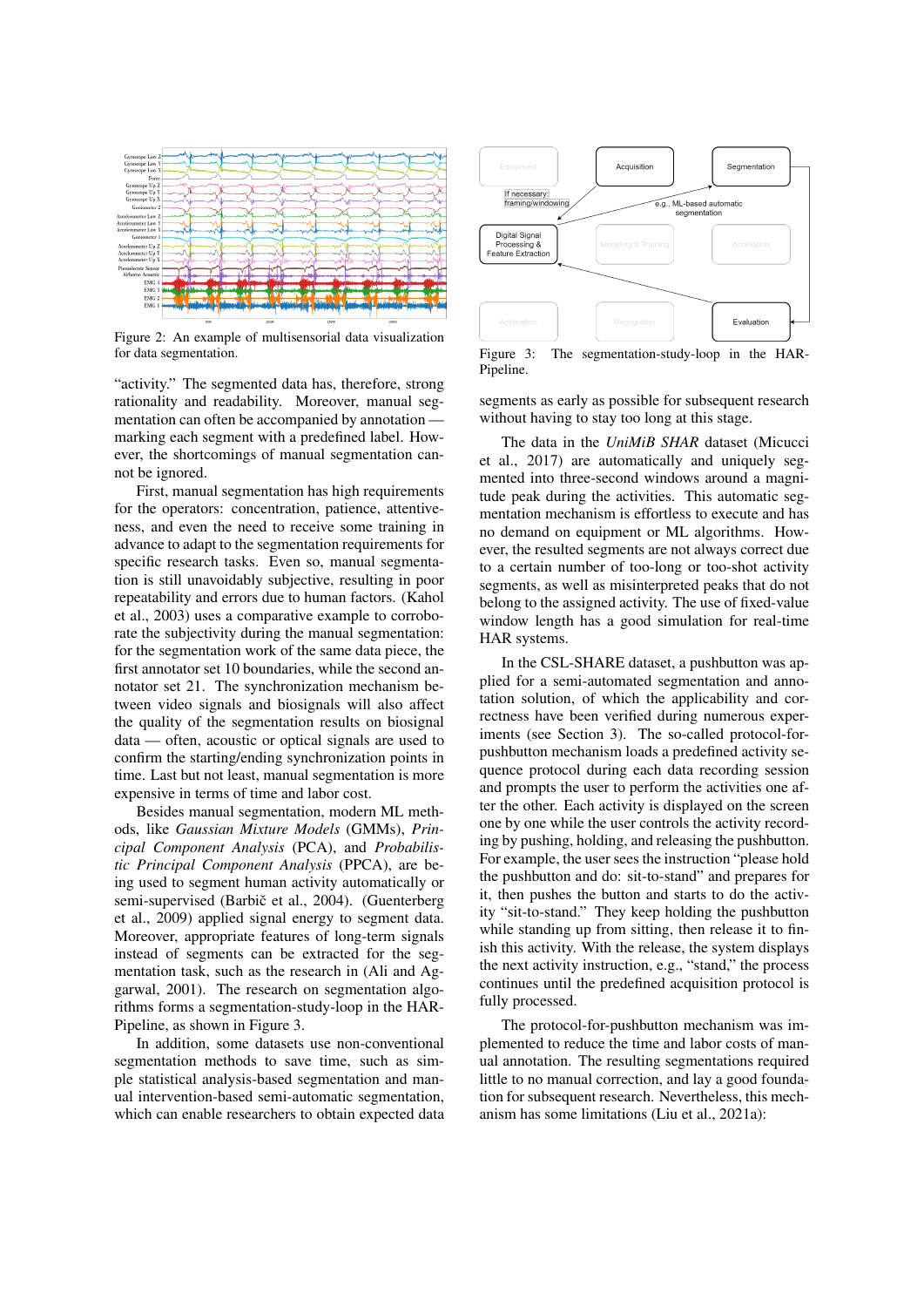- The mechanism can only be applied during acquisition and is incapable of segmenting archived data;
- Clear activity start-/endpoints need to be defined, which is impossible in cases like field studies;
- Activities requiring both hands are not possible due to participants holding the pushbutton;
- The pushbutton operation may consciously or subconsciously affect the activity execution;
- The participant forgetting to push or release the button results in subsequent segmentation errors.

## 2.4 Biosignal Processing, Feature Extraction, and Feature Study

HAR research is inextricably linked with signal processing. Compared to traditional electronic signals, biosignals have some unique properties that highlight the research topics of biosignal processing.

Some signal processing jobs can occur before segmentation (directly after or even during the acquisition), such as filtering, amplification, noise reduction, and artifact removal. Another common example is normalization, which can also be applied to the whole collected biosignals instead of segments. Realtime systems need to use accumulated normalization because what we obtain from a real-time recording is always the continuous influx of short-term signal streams. Besides, feature extraction may also occur before segmentation, such as in the research of feature-based segmentation (Ali and Aggarwal, 2001), as described in Figure 3.

Due to the characteristics of biosignals and the demand for training and decoding, the segmented biosignals need to be preprocessed before further steps, a typical application of *Digital Signal Processing* (DSP). Usually, the biosignals are firstly windowed using a specific window function with overlap. Taking the common-used biosignals as an example, a mean normalization is usually applied to the inertial and the EMG signals to reduce the impact of Earth acceleration and set the EMG signals' baseline to zero. Then, the EMG signals are rectified, a widely adopted signal processing method for muscle activities (Liu and Schultz, 2018).

Because multimodal biosignals or video data for HAR systems are usually large-scale data, it is not common to use the raw data directly. Therefore, subsequently, features are extracted from each of the resulting windows.

Figure 4 illustrates with a schema the windowing and feature extraction on multichannel signals to



Figure 4: Example of building a feature vector: windowing and feature extraction for 400 ms window size.

build feature vectors. The 12-channel signals are windowed through a shifting window with a length of 400 ms and an overlap of 200 ms. Usually, the overlap between two adjacent windows can have a length chosen between 0 and the window length: the smaller the overlap length, the longer the training time of the model. Based on the windowing function, features will be extracted from each channel and form a feature vector of a window, which will be used for the follow-up tasks of training and recognition. The feature vector in the example of Figure 4 has a minimal dimension of twelve when only one feature is extracted from each signal channel.

Figure 4 implies two typical features applied in many pieces of HAR research works, namely average and *Root Mean Square* (RMS), from the statistical domain. Besides, there are also various applicable features of time series in the time domain and the frequency domain. (Figueira et al., 2016) summarized many features for HAR research in statistical, temporal, and spectral domains. Hence, numerous features can be extracted from various types of signals. The use of existing open-source feature libraries, such as the *Time Series Feature Extraction Library* (TSFEL) (Barandas et al., 2020) and the *Time Series FeatuRe Extraction on basis of Scalable Hypothesis tests* (tsfresh) (Christ et al., 2018), will significantly broaden the types of functional features and improve the efficiency of feature calculation.

Features of different signals can be combined by early or late fusion, i.e., the feature vectors of single signal streams are either concatenated to form one multi-signal feature vector (early fusion), or recognition is performed on single signal feature vectors, and the combination is done on decision level (late fusion).

Usually, the modeling, training and recognition research of the HAR-Pipeline takes feature-related research as the premise, including feature dimensionality study (feature vector stacking and feature space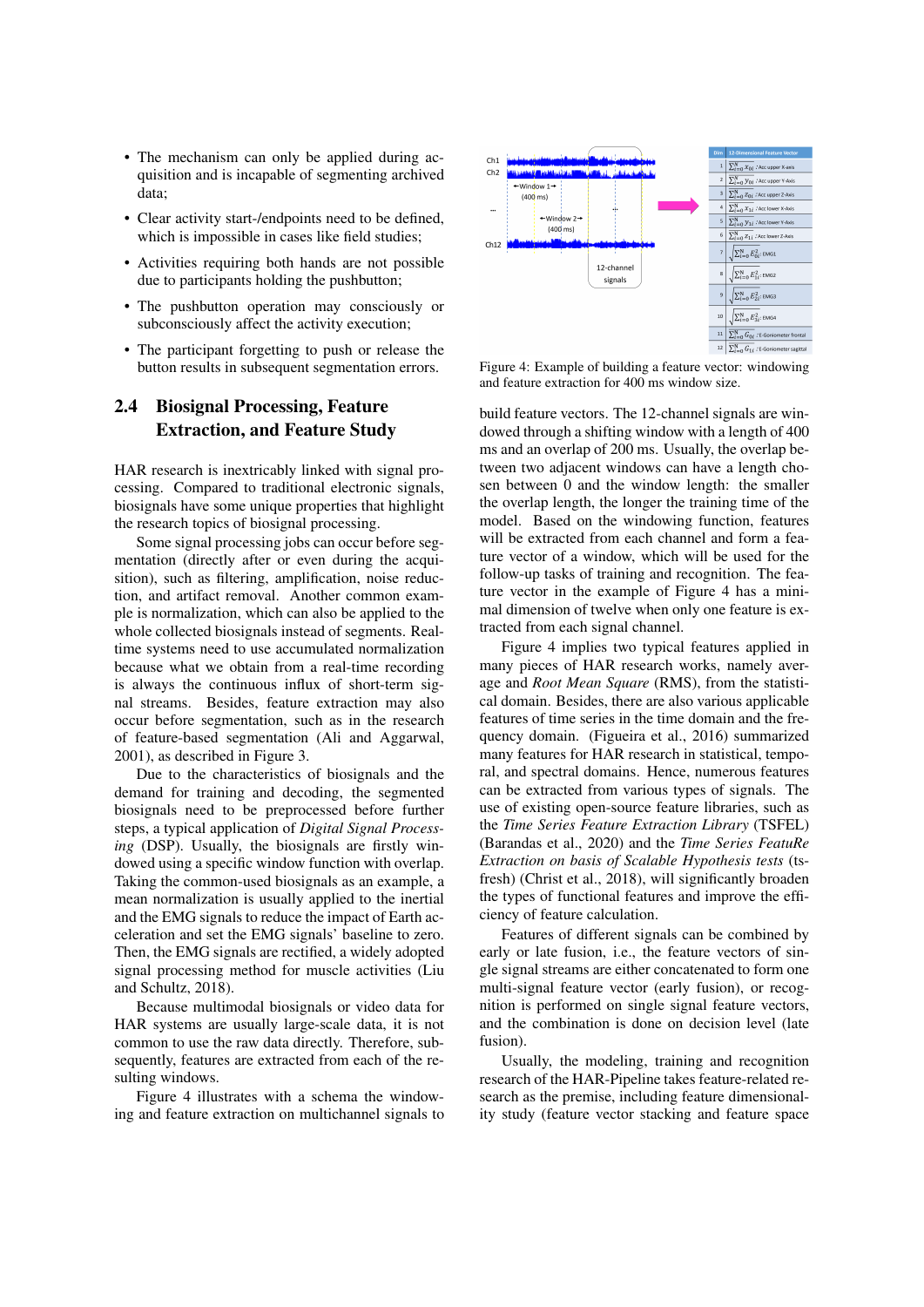

Figure 5: The feature-study-loop in the HAR-Pipeline.

reduction) and feature selection. Figure 5 depicts the iterative feature-study-loop in the HAR-Pipeline.

For feature space reduction research, commonly used methods include *Principal Component Analysis* (PCA) and *Linear Discrimination Analysis* (LDA). The former does not require the annotated labels, while the latter does. For feature selection, methods such as *Minimum Redundancy Maximum Relevance* (mRMR) (Peng et al., 2005) and *Analysis of Variance* (ANOVA) (St et al., 1989) (Girden, 1992) can be applied practically. The greedy forward feature selection approach based on complete training and recognition operation can provide more convincing results, but it often costs days to run an experiment. It is noteworthy that the preliminary studies of features do not necessarily provide the optimal solutions of the entire HAR system, but should offer a strong baseline as the point of departure for the iterative improvement process. Figure 5 manifests the iterative process.

# 2.5 Activity Modeling, Training, Recognition and Evaluation

Various ML methods for modeling have been applied to model human activities from sensor data effectively for later training and recognition, such as *Deep Neural Networks* (DNNs) and *Hidden Markov Models* (HMMs).

Many pieces of research works have shown the capability of *Convolutional Neural Networks* (CNNs) (Lee et al., 2017) (Ronaoo and Cho, 2015) and *Recurrent Neural networks* (RNNs) (Inoue et al., 2018) (Singh et al., 2017) for HAR research. Recently, *Residual Neural Network* (ResNet) models (He et al., 2016), which proved to be a compelling improvement of DNN for image processing, have also been used to research human activity recognition. A small amount of literature has already occurred in this direction (Tuncer et al., 2020), (Keshavarzian et al., 2019), (Long et al., 2019). However, in many cases, researchers do not know each layer's specific physical meaning in neural networks. In contrast, the concept of "states" in the HMM definition-tuple (Rabiner, 1989) may have the better explanatory power of the activities' internal structure. In addition to the interpretability, HMM has other advantages for HAR study, such as the generalizability and reusability of models and states (Liu et al., 2021b).

HMMs are widely used for various activity recognition tasks, such as (Lukowicz et al., 2004) and (Amma et al., 2010). The former applies HMMs to an assembly and maintenance task, while the latter presents a wearable system that enables 3D handwriting recognition based on HMMs. In this so-called *Airwriting* system, the users write text in the air as if they were using an imaginary blackboard, while the handwriting gestures are captured wirelessly by accelerometers and gyroscopes attached to the back of the hand.

Based on approaches for obtaining adequate activities' knowledge, such as human activity duration analysis (Liu and Schultz, 2022), the activity models for training and recognition can be built by any appropriate modeling method for HAR systems such as CNNs, RNNs, or HMMs. After training the model by taking the feature vector sequence from the "DSP & Feature Extraction" task (see Section 2.4) and the labels from the "Annotation" task (see Section 2.3), the research follows the decoding of the activities based on the prepared feature vector sequence and provides the recognition results of the most probable activities. In some research occasions, Top-*N* mode can be applied to generate *N* recognition results sorted by probabilities. In other words, the recognition result of the Top-*N* mode is not just one activity but *N* most probable activities.

A series of criteria and indicators will be applied to evaluate the prediction results using the ground truth provided by annotation: recognition accuracy, precision, recall, F-score, confusion matrix, among others. The evaluation results will contribute to improving the modeling, training, segmentation studies, and feature studies. Besides the segmentation-studyloop (see Figure 3) and the feature-study-loop (see Figure 5) introduced above, the parameter-tuningloop aims to adjust the important parameters in training, such as the number of Gaussians for each emission model for HMM-based HAR. New modification of the modeling, such as state amount and state generalization, can also happen during the re-training process. The loop for parameter tuning and modeling optimization in Figure 6 guides the iterative experiments.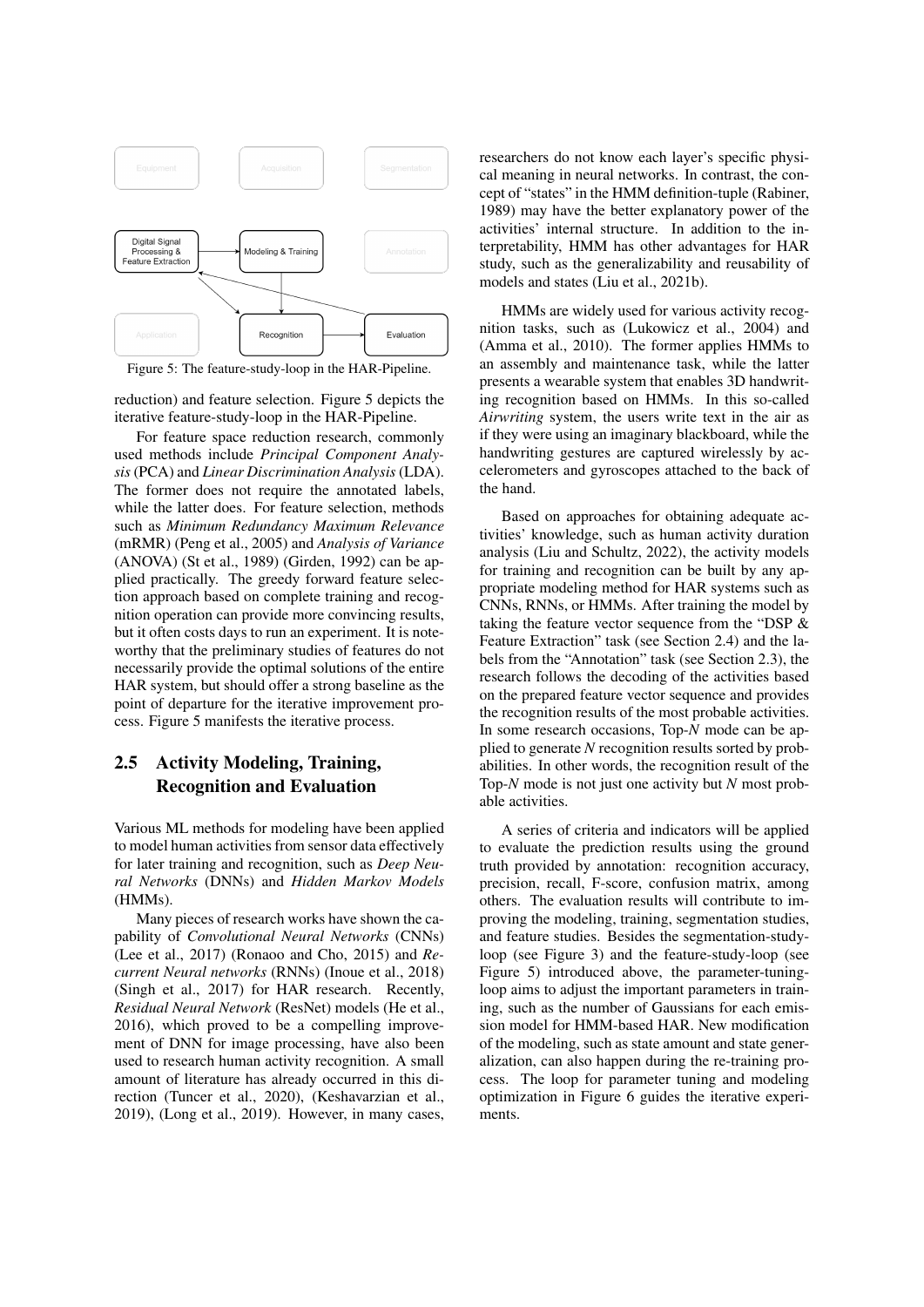

Figure 6: The parameter-tuning-loop or modelingoptimization-loop in the HAR-Pipeline.

### 2.6 Application

The purpose of most HAR research is to contribute to a practical application environment, such as auxiliary medical care, rehabilitation technology, safety assurance, and interactive entertainment. In many instances, researchers must undergo adjustments from offline recognition to real-time online performance.

From the final optimized models to reach the application level, there are many tasks to accomplish, such as user demand analysis, software interface development, user customization, network and server technology, among others, some of which should not be of concern to HAR researchers. However, it should be pointed out that the "Application" block in the HAR-Pipeline may not only be the end of the entire HAR research, just as we did not set the "Equipment" block as the starting point. The arrow from "Application" to "Equipment" displays that, in practice, the application considerations play a decisive role in equipment selection (and other related tasks).

# 3 RESEARCH EXAMPLES FOLLOWING THE PIPELINE

#### 3.1 From Application to Equipment

In our research, we planned to build an end-to-end wearable sensor-based HAR system for assisting the early treatment of gonarthrosis, which is under the framework of a collaborative research project. Therefore, we used a knee bandage provided by one of the project partners as a wearable carrier of sensors, aiming to develop an HAR-based mobile technology system that senses its users' movements utilizing proximity sensors.

The wearable sensor carrier determines which biosignal acquisition devices and sensors we should consider and compare, and how we integrate the selected devices and sensors into the knee bandage. Related research procedures of equipment are explicated in (Liu and Schultz, 2018). Finally, we chose *biosignalsplux*<sup>1</sup> , providing expandable solutions of hot-swappable sensors and automatic synchronization. One hub from the *biosignalsplux* research kit records biosignals from 8 channels, each up to 16 bits, simultaneously. The selected accelerometers, gyroscopes, and electrogoniometer offer relatively slow signals, while the nature of the EMG and microphone signals requires higher sampling rates. Lowsampled channels are up-sampled to be synchronized and aligned with high-sampled channels.

# 3.2 From Equipment to Software Development, Data Acquisition, Segmentation, and Annotation

We developed a software called *Activity Signal Kit* (ASK) (Liu and Schultz, 2018) with a *Graphical User Interface* (GUI) and multi-functionalities using the driver library provided by the company of the devices and sensor products. The ASK software connects and synchronizes recording devices automatically. In the subsequent three data acquisition events, we used two or three *biosignalsplux* hubs as recording devices. Therefore, ASK collects up to 24-channel sensor data from all hubs simultaneously and continuously. All recorded data are archived orderly with dates and timestamps for subsequent application.

The novel protocol-for-pushbutton mechanism of segmentation and annotation (see Section 2.3) has been implemented in the ASK software. Moreover, the baseline ASK software provides the functionalities of signal processing, feature extraction, modeling, training, and recognition by applying our in-house developed HMM-based decoder *BioKIT* (Telaar et al., 2014). As a summary, the ASK baseline software has the following features:

- Connects to wearable biosignal recording devices:
- Enables multisensorial acquisition and archiving;
- Implements protocol-for-pushbutton mechanism of practical segmentation and annotation;
- Processes biosignals and extracts feature vectors for iterative feature studies (see Figure 5);
- Facilitates modeling research with the trainingrecognition-evaluation iteration (see Figure 6).

A series of upgraded and expanded versions of the ASK baseline software, such as the real-time endto-end HAR system and its on-the-fly add-on, have

<sup>1</sup>biosignalsplux.com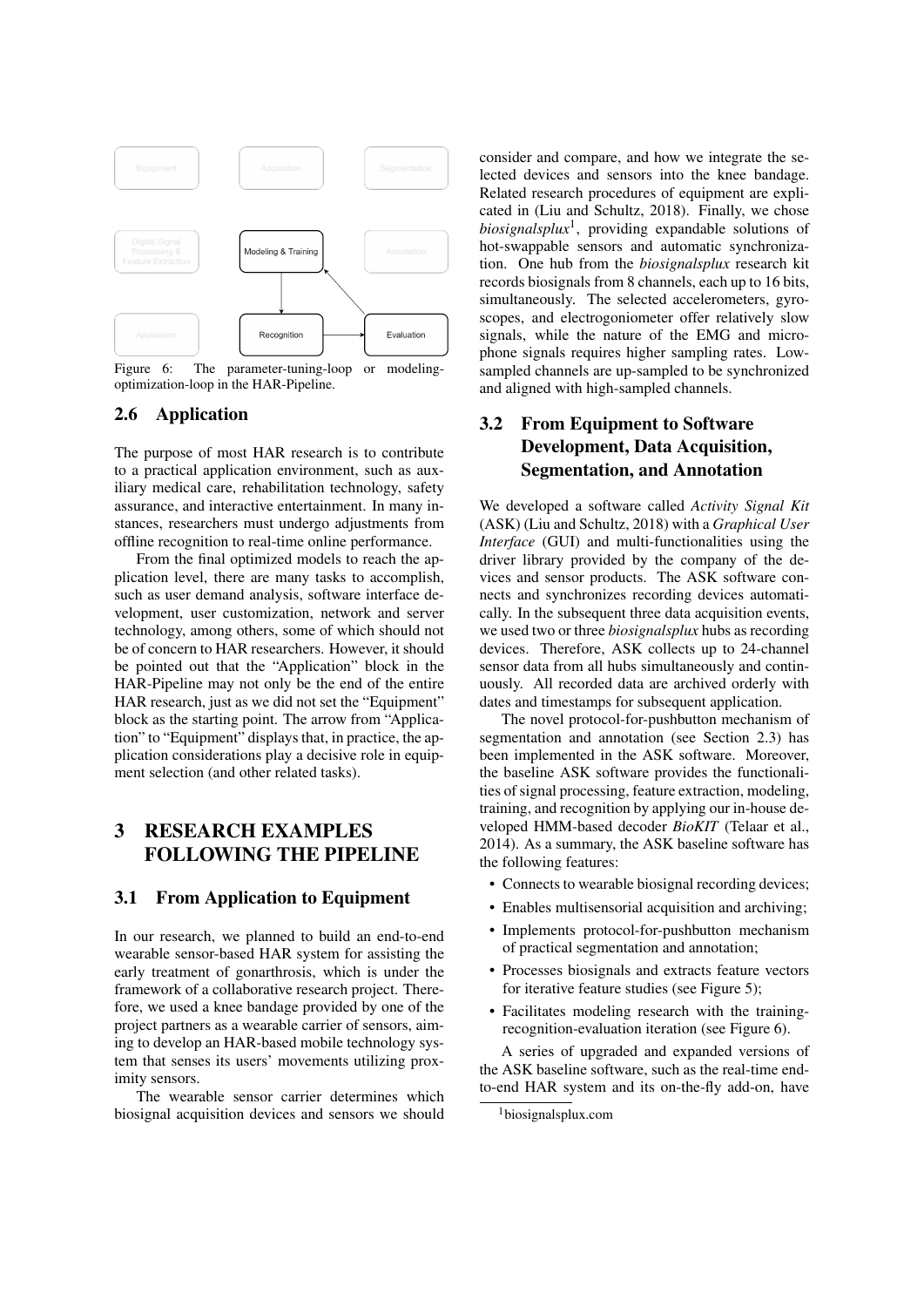been developed based on modeling and recognition achievements after the proof-of-concept modeling experiments (Liu and Schultz, 2019).

After finishing the ASK software development and the first testing cycle, we applied it to collecting a pilot one-subject seven-activity dataset to validate the HAR-Pipeline and the software's practicability and robustness. The experimental results are described in (Liu and Schultz, 2018). After ensuring that the data collection function of the ASK Software runs efficiently without errors and obstacles, we continued to record a larger four-subject dataset of 18 activities using the ASK software. The *CSL-SHARE* (Cognitive Systems Lab Sensor-based Human Activity REcordings) dataset (called *CSL19* in the earlier pieces of literature) is a follow-up to the two datasets mentioned above and was recorded in a controlled laboratory environment. It contains 20 participants' 22 activities in 17 channels of 4 sensor types. Standing on the dataset's robustness according to our numerous experimental results, we have shared the *CSL-SHARE* dataset as an open-source wearable sensorbased dataset, contributing research materials to the researchers in related fields (Liu et al., 2021a).

This "pilot—advanced—comprehensive—share" data accumulation process well reflects the application of the HAR-Pipeline: After each dataset was collected, it went through each pipeline component for verification, laying the foundation for the improved collection work in the next stage.

#### 3.3 From Data to Feature Study

Based on the segmented and annotated data, we continued to extract various features by utilizing the jointdeveloped feature library. An example of feature visualization on the above-introduced *CSL-SHARE* dataset is given in (Barandas et al., 2020). Subsequently, we studied the feature selection and feature dimensionality (feature vector stacking and feature space reduction) on our in-house collected datasets and one external open-source dataset to create a good benchmark for the subsequent modeling study, such as presented in (Hartmann et al., 2020) (Hartmann et al., 2021), and (Hartmann et al., 2022).

## 3.4 From Feature Study to Human Activity Modeling Research

On different datasets, we applied various types of HMM modeling topologies to study the human activity modeling according to the study-loop illustrated in Figure 6. Each activity can be modeled using a single HMM state (Liu and Schultz, 2018), (Liu and Schultz, 2019), or a fixed number (greater than one) of HMM states (Hartmann et al., 2020), (Liu and Schultz, 2019), (Rebelo et al., 2013). Both topologies work, but with shortcomings (Xue and Liu, 2021).

Regarding the fact that no matter the fixed number of states, each state's meaning is still unknown, (Liu et al., 2021b) explores two problems: Could/should each activity contain a separate, explanatory number of states? Is there an approach to design HMMs of human activities more rule-based, normalized over blindly "trying"? A novel modeling technology, *Motion Units*, endowed with operability, universality, and expandability, was proposed to solve the questions.

### 3.5 From Modeling Research to Application

A wearable real-time HAR system *Activity Signal Kit Echtzeit-Decoder* (ASKED) (Liu and Schultz, 2019) was further implemented based on the modeling experimental results on the pilot dataset, which verifies the data recording, feature extraction, training, and recognition functionality in the ASK baseline software (see Section 3.2).

Balance of accuracy versus speed was first studied to improve real-time recognition performance. A shorter step-size of windows shift results in a shorter delay of the recognition outcomes, but the interim recognition results may fluctuate due to temporary search errors. On the other hand, longer delay due to larger step-sizes contradicts a real-time system's characteristics, though it generates more accurate interim recognition results. According to the activity duration analysis (Liu and Schultz, 2022), the experimental results, and the user experience, a balancing setting of 400 ms window length with 200 ms window overlap performs the best, providing satisfactory recognition results with a barely noticeable delay.

More introduction to our real-time HAR system, including its engaging on-the-fly add-on functionality, can be found in (Liu and Schultz, 2019).

## 4 CONCLUSIONS

Based on the purpose of sharing our years of research experience, in this paper, we propose a practical, comprehensive HAR research pipeline, called HAR-Pipeline, composed of nine research aspects, aiming to reflect the entire perspective of HAR research topics to the greatest extent and indicate the sequence and relationship between the tasks. Supplemented by our actual series of studies as examples, we exhibited the proposed pipeline's feasibility.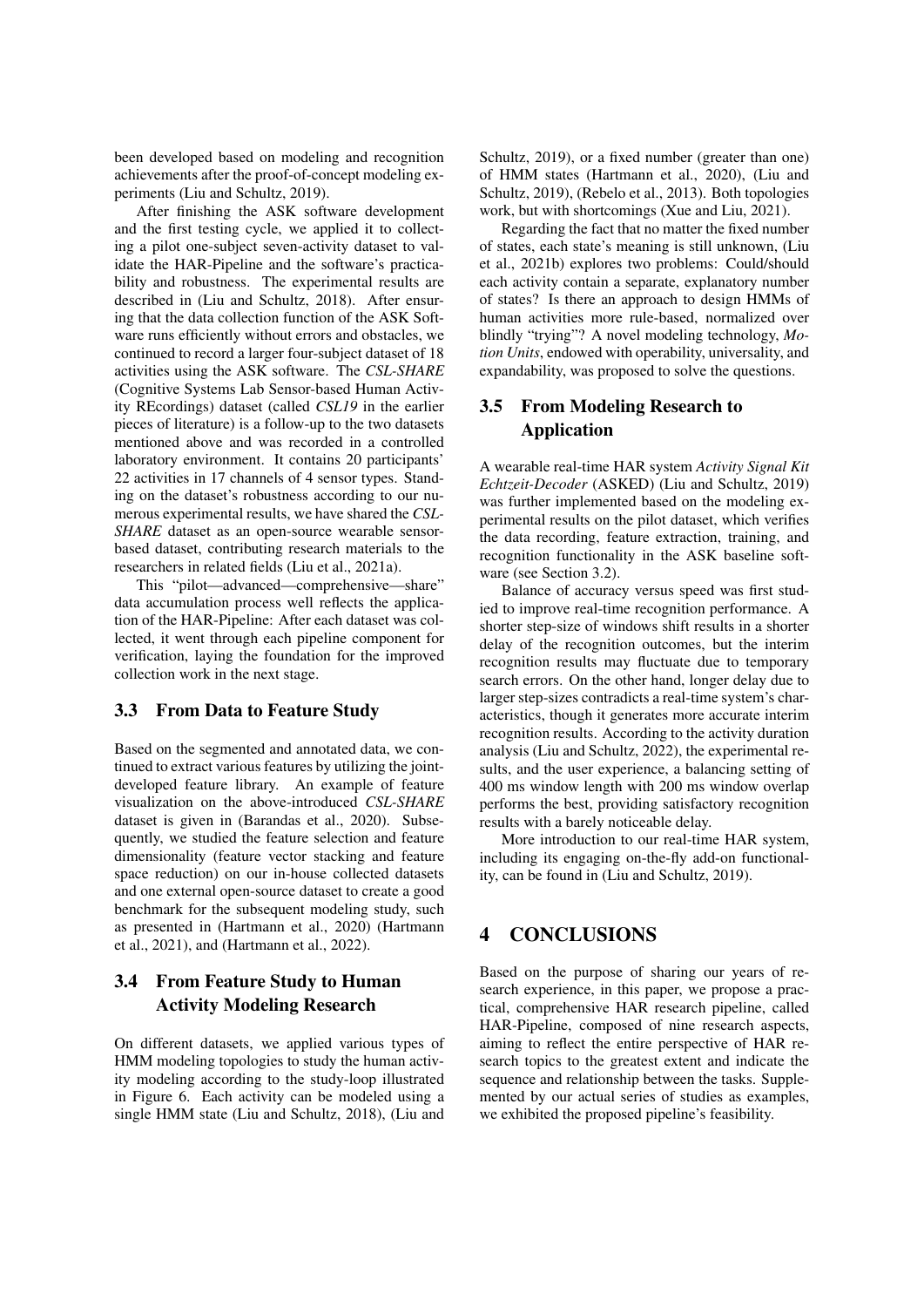#### REFERENCES

- Ali, A. and Aggarwal, J. (2001). Segmentation and recognition of continuous human activity. In *Proceedings IEEE Workshop on Detection and Recognition of Events in Video*, pages 28–35. IEEE.
- Amma, C., Gehrig, D., and Schultz, T. (2010). Airwriting recognition using wearable motion sensors. In *First Augmented Human International Conference*, page 10. ACM.
- Barandas, M., Folgado, D., Fernandes, L., Santos, S., Abreu, M., Bota, P., Liu, H., Schultz, T., and Gamboa, H. (2020). TSFEL: Time series feature extraction library. *SoftwareX*, 11:100456.
- Barbič, J., Safonova, A., Pan, J.-Y., Faloutsos, C., Hodgins, J. K., and Pollard, N. S. (2004). Segmenting motion capture data into distinct behaviors. In *Proceedings of Graphics Interface*, pages 185–194. Citeseer.
- Bulling, A., Blanke, U., and Schiele, B. (2014). A tutorial on human activity recognition using body-worn inertial sensors. *ACM Computing Surveys (CSUR)*, 46(3):1–33.
- Chavarriaga, R., Sagha, H., Calatroni, A., Digumarti, S. T., Tröster, G., Millán, J. d. R., and Roggen, D. (2013). The Opportunity challenge: A benchmark database for on-body sensor-based activity recognition. *Pattern Recognition Letters*, 34(15):2033–2042.
- Christ, M., Braun, N., Neuffer, J., and Kempa-Liehr, A. W. (2018). Time series feature extraction on basis of scalable hypothesis tests (tsfresh–a python package). *Neurocomputing*, 307:72–77.
- Figueira, C., Matias, R., and Gamboa, H. (2016). Body location independent activity monitoring. In *Proceedings of the 9th International Joint Conference on Biomedical Engineering Systems and Technologies - Volume 4: BIOSIGNALS*, pages 190–197. INSTICC, SciTePress.
- Garcia-Gonzalez, D., Rivero, D., Fernandez-Blanco, E., and Luaces, M. R. (2020). A public domain dataset for real-life human activity recognition using smartphone sensors. *Sensors*, 20(8):2200.
- Girden, E. R. (1992). *ANOVA: Repeated measures*. Sage.
- Guenterberg, E., Ostadabbas, S., Ghasemzadeh, H., and Jafari, R. (2009). An automatic segmentation technique in body sensor networks based on signal energy. In *Proceedings of the Fourth International Conference on Body Area Networks*. Institute for Computer Sciences, Social-Informatics and Telecommunications Engineering.
- Hartmann, Y., Liu, H., Lahrberg, S., and Schultz, T. (2022). Interpretable high-level features for human activity recognition. In *BIOSIGNALS 2022 — 15th International Conference on Bio-inspired Systems and Signal Processing*. INSTICC, SciTePress. forthcoming.
- Hartmann, Y., Liu, H., and Schultz, T. (2020). Feature space reduction for multimodal human activity recognition. In *Proceedings of the 13th International Joint Conference on Biomedical Engineering Systems and Technologies - Volume 4: BIOSIGNALS*, pages 135–140. INSTICC, SciTePress.
- Hartmann, Y., Liu, H., and Schultz, T. (2021). Feature space reduction for human activity recognition based on multi-channel biosignals. In *Proceedings of the 14th International Joint Conference on Biomedical Engineering Systems and Technologies*, pages 215– 222. INSTICC, SciTePress.
- He, K., Zhang, X., Ren, S., and Sun, J. (2016). Deep residual learning for image recognition. In *CVPR 2016 - IEEE Conference on Computer Vision and Pattern Recognition*, pages 770–778.
- Hu, B., Rouse, E., and Hargrove, L. (2018). Benchmark datasets for bilateral lower-limb neuromechanical signals from wearable sensors during unassisted locomotion in able-bodied individuals. *Frontiers in Robotics and AI*, 5:14.
- Inoue, M., Inoue, S., and Nishida, T. (2018). Deep recurrent neural network for mobile human activity recognition with high throughput. *Artificial Life and Robotics*, 23(2):173–185.
- Kahol, K., Tripathi, P., Panchanathan, S., and Rikakis, T. (2003). Gesture segmentation in complex motion sequences. In *Proceedings of 2003 International Conference on Image Processing*, volume 2, pages II–105. IEEE.
- Karagiannaki, K., Panousopoulou, A., and Tsakalides, P. (2016). The forth-trace dataset for human activity recognition of simple activities and postural transitions using a body area network.
- Ke, S.-R., Thuc, H. L. U., Lee, Y.-J., Hwang, J.-N., Yoo, J.- H., and Choi, K.-H. (2013). A review on video-based human activity recognition. *Computers*, 2(2):88–131.
- Keshavarzian, A., Sharifian, S., and Seyedin, S. (2019). Modified deep residual network architecture deployed on serverless framework of iot platform based on human activity recognition application. *Future Generation Computer Systems*, 101:14–28.
- Lara, O. D. and Labrador, M. A. (2012). A survey on human activity recognition using wearable sensors. *IEEE communications surveys & tutorials*, 15(3):1192–1209.
- Lee, S.-M., Yoon, S. M., and Cho, H. (2017). Human activity recognition from accelerometer data using convolutional neural network. In *BIGCOMP 2017 - IEEE International Conference on Big Data and Smart Computing*, pages 131–134. IEEE.
- Liu, H. (2021). *Biosignal Processing and Activity Modeling for Multimodal Human Activity Recognition*. PhD thesis, University of Bremen.
- Liu, H., Hartmann, Y., and Schultz, T. (2021a). CSL-SHARE: A multimodal wearable sensor-based human activity dataset. *Frontiers in Computer Science*, 3:90.
- Liu, H., Hartmann, Y., and Schultz, T. (2021b). Motion Units: Generalized sequence modeling of human activities for sensor-based activity recognition. In *EUSIPCO 2021 — 29th European Signal Processing Conference*, pages 1506–1510.
- Liu, H. and Schultz, T. (2018). ASK: A framework for data acquisition and activity recognition. In *Proceedings of the 11th International Joint Conference on Biomedi-*